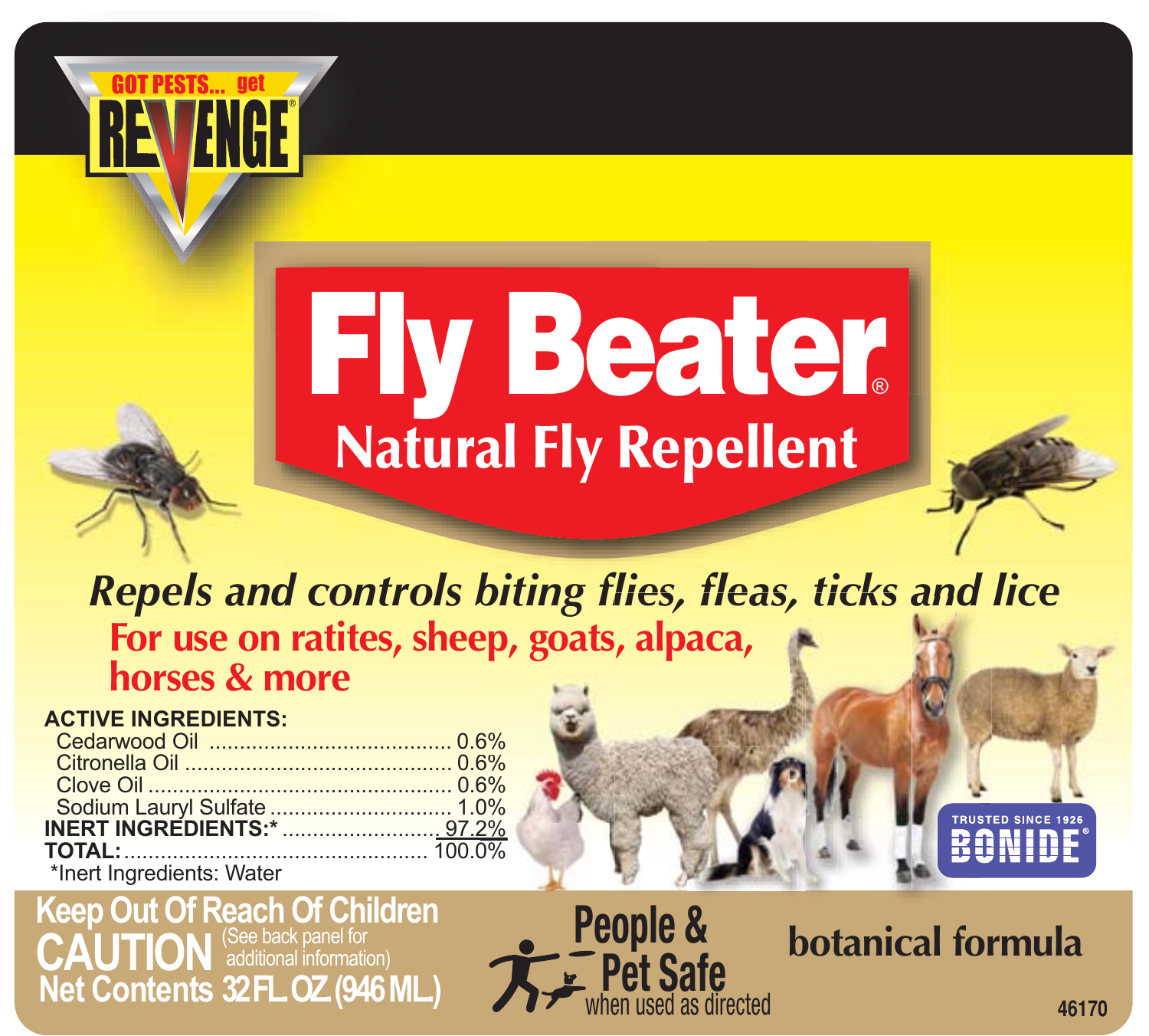

- $\checkmark$  A gentle, effective blend of natural botanical oils to repel and control flies
- $\checkmark$  Provides a pleasant odor
- $\checkmark$  Water-based
- $\checkmark$  Helps keep coats shiny and healthy

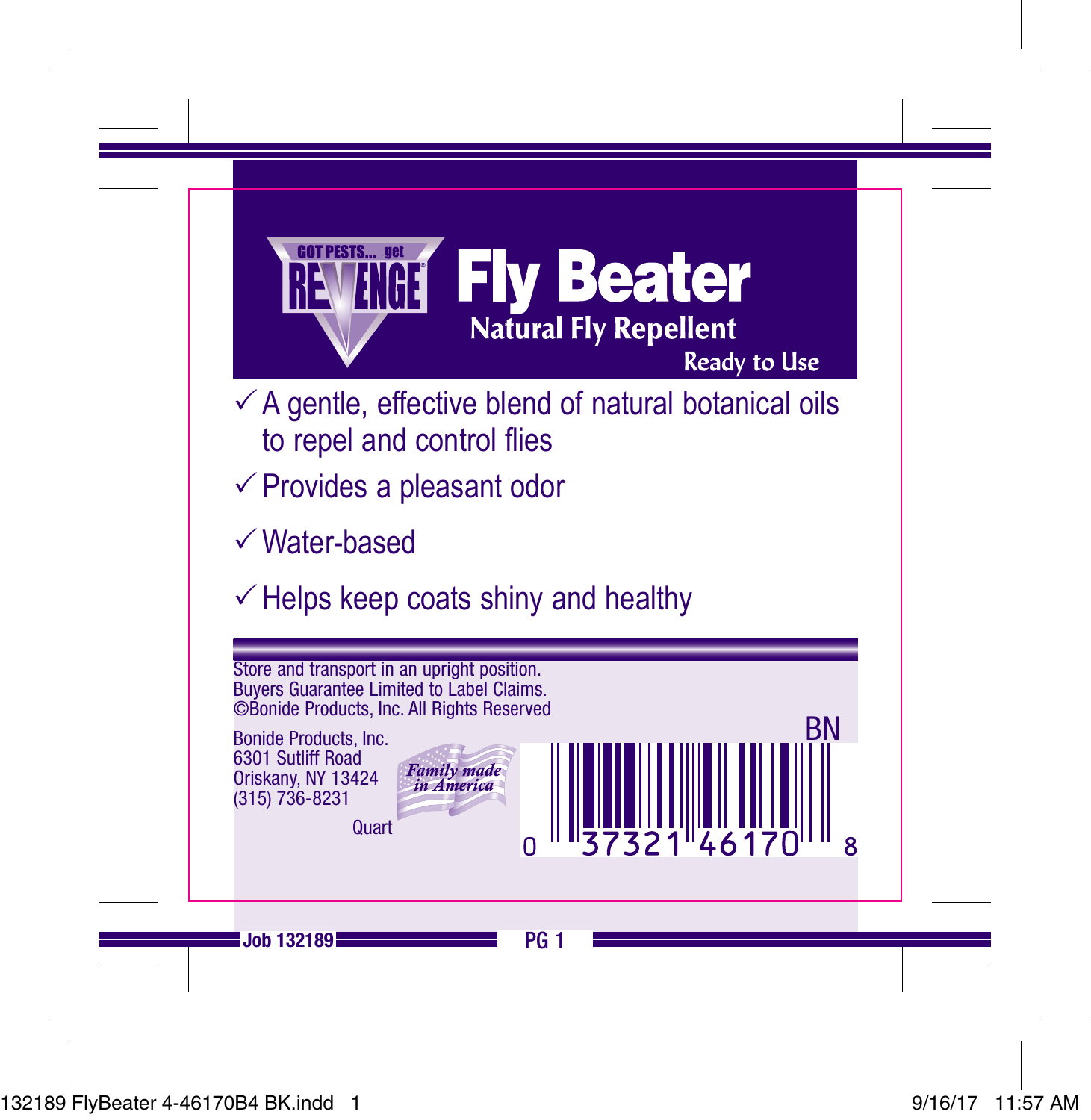#### **GENERAL INFORMATION**

REVENGE Fly Beater Natural Fly Repellent is fast acting and repels and controls horn, stable, house, horse, deer, and garbage flies, fleas, ticks, lice, and gnats. It can be used on animals such as ratites, sheep, goats, alpaca, horses, chickens, caged animals, and more. It can be used inside horse stables, dairy barns, milking parlors, paddocks around livestock and horses, and chicken coops. This product has a pleasant scent and will leave the area smelling fresh and pleasant. Flies breed in warm, moist, organic materials such as manure, garbage, lawn clippings, decaying plant material, or soils contaminated with any of these materials. Regular removal (at least once per week) of organic materials is the key to a successful fly control program. This will break the life cycle of the fly, preventing the production of more adult flies by limiting their breeding sites.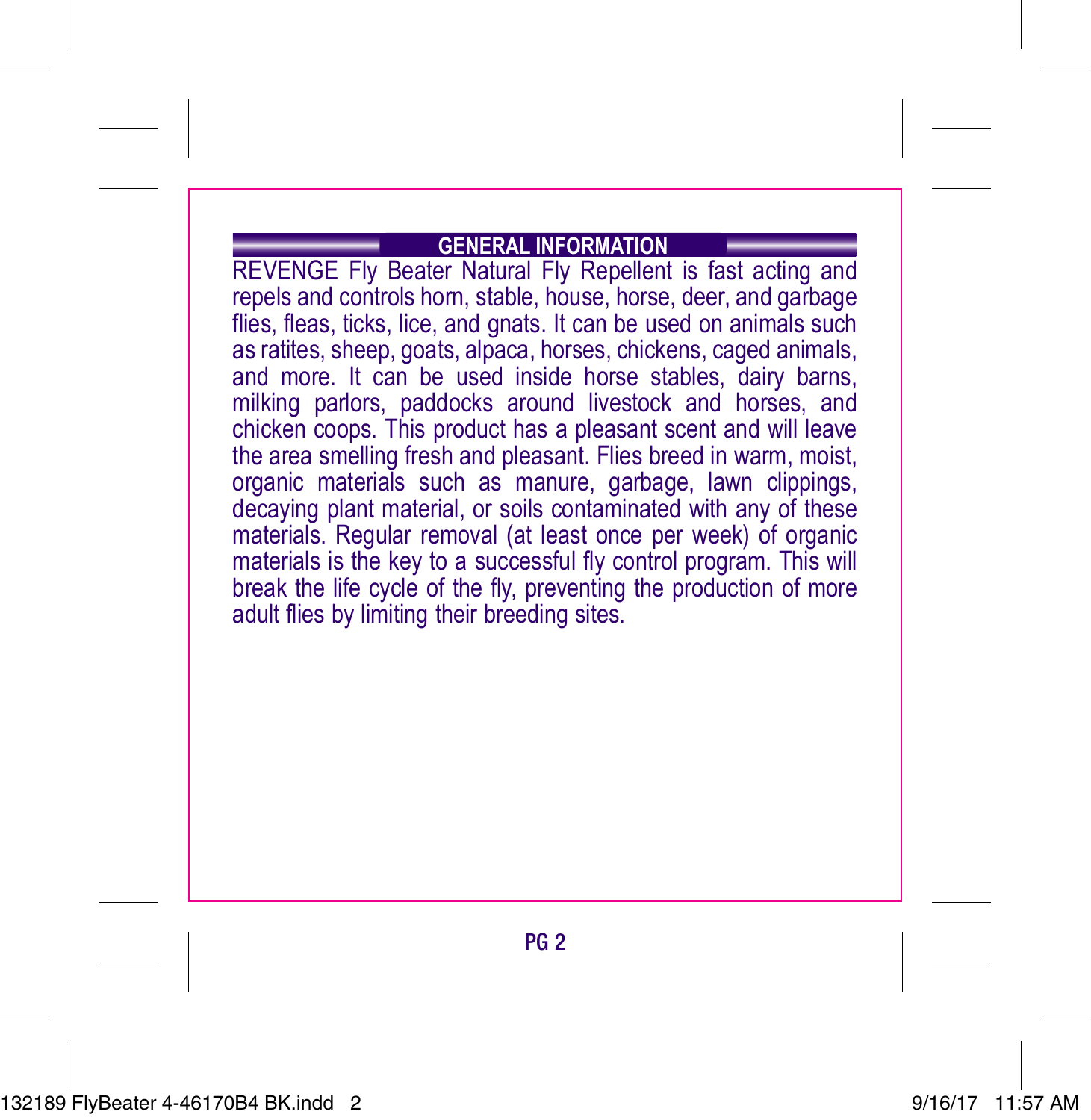### **DIRECTIONS FOR USE**

No mixing required. Shake well before using. This product is intended to be used on horses, ponies, ratites, sheep goats, alpaca, chickens, and other farm animals to control and repel biting and nuisance flying insects. Thoroughly brush the animal's coat prior to application to remove loose dirt and debris. Turn nozzle to ON position and hold spray container 10-12 inches from animals coat. Apply evenly on entire animal with trigger spray, paying particular attention to legs, shoulders, shanks, neck and ears where flies are most often seen. Do not saturate animal. Do not spray in sensitive areas such as eyes, mouth, nose and genitalia. Do NOT apply on animals younger than 12 weeks. Cover eyes of animal when spraying around its face, or apply this product to a towel and wipe onto skin around face of animal. If in doubt, test a small area before making full application. Repeat application as needed.

**USE AS A PREMISE SPRAY**

Shake well before using. This product can be sprayed around animal premises to repel biting flies and nuisance flying insects. Can be used inside horse stables, dairy barns, milking parlors, paddocks around livestock and horses, chicken coops and other areas. Turn nozzle to ON position and hold spray container 10-12 inches from surface. Do not spray to painted surfaces or fine finishes without testing on a small inconspicuous area first. Repeat application as needed.